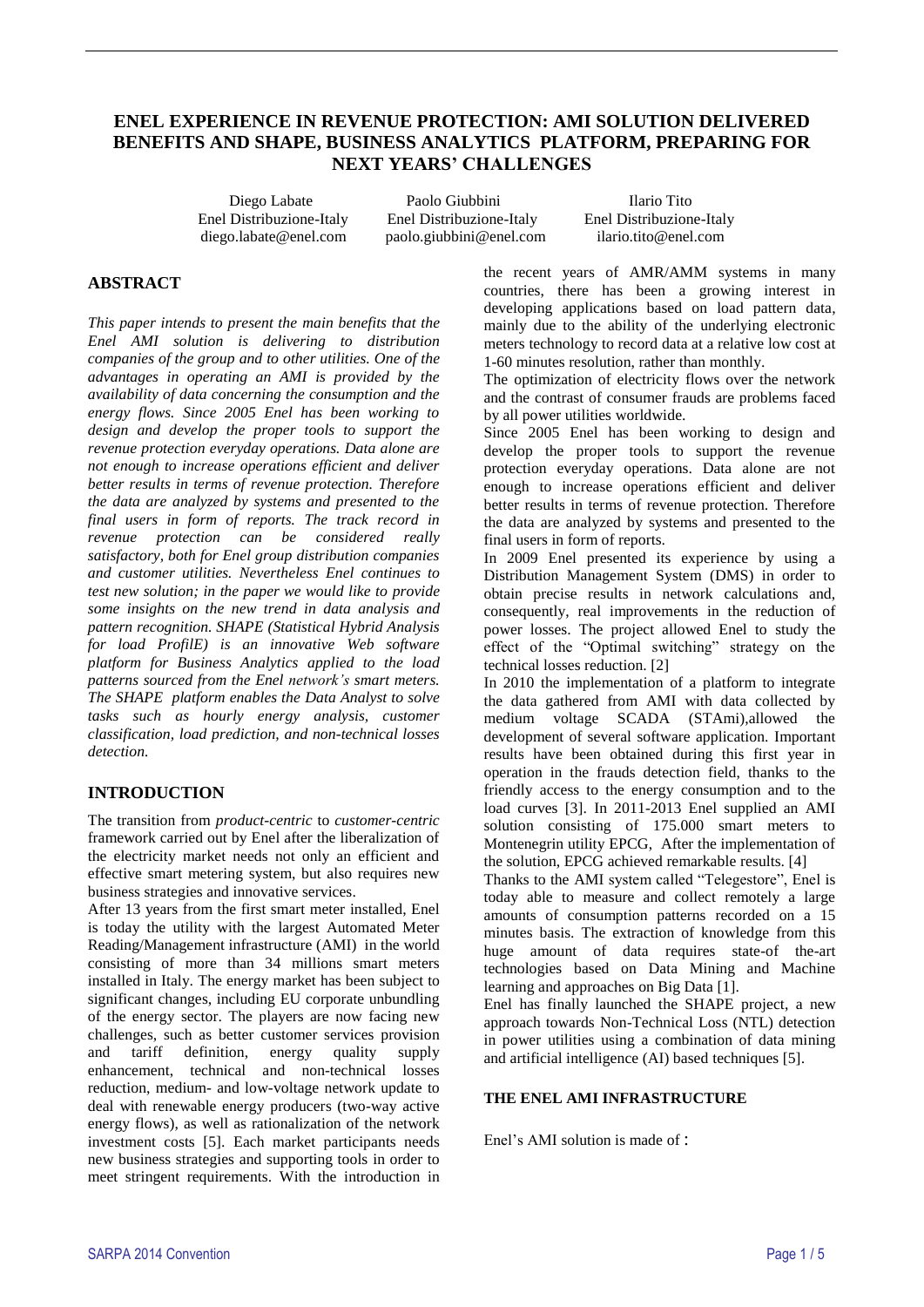- the head-end system to remotely manage the billing information, monitor the quality of service and provide support to the roll-out;
- the low voltage concentrators (LV-C), installed in the secondary substations, to aggregate data recorded by the meters;
- the meters to remotely read the consumptions and manage the customers' supply contracts.

The AMI field devices by ENEL are the low voltage concentrators (LV-C) and the smart meters.



*Figure 1 - Load pattern coverage near Milan in a given time period (a) and details per day (b)*

The LV-C is a key element of the overall system architecture, able to manage communications in two directions, towards the smart meters via powerline in Cenelec Band A, according to EN50065-1, and towards the head-end system via public GPRS communication network, not only acting as a mere aggregator of information and/or gateway for communication purposes.

Remarkably, the LV-C operates as an intelligent device allowing local metering operation and the optimization of the costs of communication with head-end system.

### **DMS OPTIMAL SWITCHING**

DMS is a powerful system. It includes several tools improving the overall efficiency of the medium and low voltage distribution network, providing what/if analysis, methods for the optimization of network resources, cost/benefit analysis, education/training facilities for the operators, planning facilities, etc. However, accurate network data are crucial to obtain good performances and results very close to the reality. In fact, to perform network calculations, such as "State estimation" or "Load Flow", many inputs are needed; for example it is important to have:

- the precise Network Topology, updated in real time together with the real connection status of each branch;
- the electrical characteristics of elements (transformers, conductors, switches, ….),
- some basic measures from the field;
- **reliable evaluation of customers' load and** generation.

Taking into account only the "Optimal Switching" function, it is possible to minimize the technical losses, reconfiguring the network during the year from season to season. The function identifies a list of network reconfiguration maneuvers alongside the expected losses reduction.

Of course, the execution of all the suggested actions was not viable due to the cost of the operation and therefore, only about one hundred of them was performed, choosing:

- all the remote controlled switches;
- the most effective of the list

These first actions led to a saving of about 6.5% of the technical losses. It was possible to maintain the result all the year round, and, after the first optimizing process, the losses reduction on the involved MV feeders was about 4%. [2]

### **STAMI INTEGRATION PLATFORM**

STami is an innovative application for LV network monitoring, just a first step towards LV network management. It opens new possibilities to prevent and solve problems in the LV distribution network and to obtain further savings in the operational costs, supporting new business objectives and providing several benefits to different stakeholder. STami makes the load curves and the customer readings easily available to the distribution operations managers and team leaders. Special tools allow the comparison of aggregated sets of customers and balancing meters data,

Therefore the workforce receives support to identify the frauds and the unauthorized use of electricity. For instance, the customers consumption is compared with the energy flown through the same transformer and the same bus-bar, driving the analysis towards cluster of customers. In order to further select possible frauds the load curves are analyzed and critical deviation from medium consumption are identified. The use of advanced information allowed Enel to increase its performance in field verification effectiveness.

#### **EPCG PROJECT**

The Montenegrin power sector is representative of many West Balkan energy sectors: it is characterised by several decades of under-investment, a capacity deficit and high levels of energy inefficiency and carbon intensity. Generation is dominated by hydropower and lignite fired thermal capacity, but the country is heavily dependent on imports to meet total consumption. Energy intensity and carbon intensity are 73% and 100% higher respectively than OECD averages.

The largest company in the sector is Elektroprivreda Crne Gore AD Nikšić (EPCG) which is, in practice, the sole electricity generation, distribution and Supply Company in Montenegro. EPCG is distributing electricity to over 600.000 people through 360.000 meters.

One of the major challenges facing EPCG and its shareholders is addressing the high level of losses and bad debts in the distribution network. Losses were 23%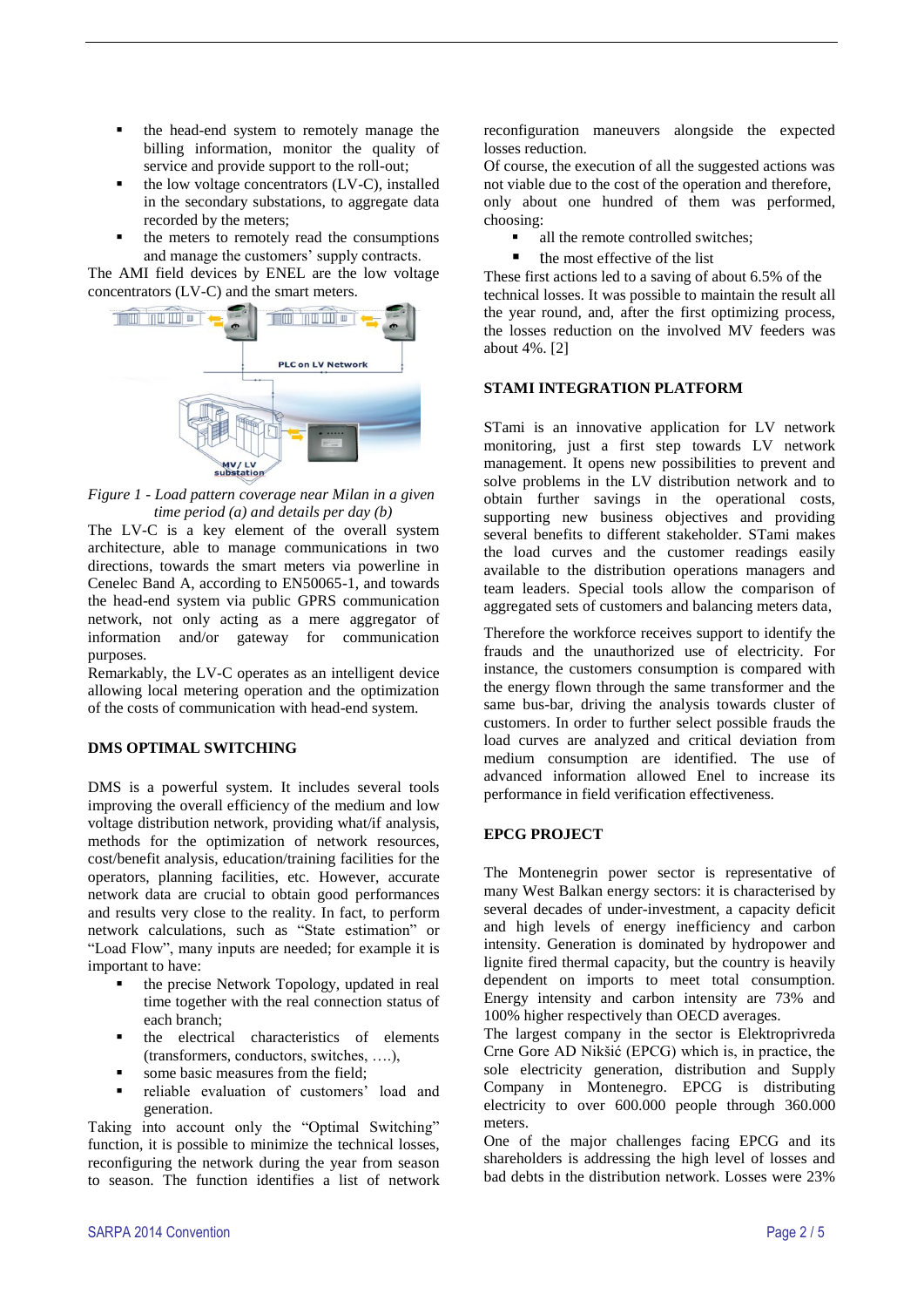in 2009 compared to best international practice of 6-8%, while the collection rate was less than 90%, compared to best international practice of over 99%. In addition to contributing to Montenegro's high energy intensity this issue is an obstacle to the on-going development of the Company, reducing its cash flow and so constraining its ability to carry out necessary investments, particularly in its ageing generation assets. Recognising the importance of this issue, and the role of metering in addressing it, one of the targets set for EPCG in 2011 has been the installation of at least 175,000 smart meters within four years. ENEL supplied the smart meters and data concentrators supporting the deployment of EPCG AMI solution. After the first year of massive deployment, more than 70.000 meters are in operation and first measures of the project KPIs indicate that results are very encouraging:

- average losses reduction of 30%,
- percentage of successful bill collection increased

from 24.4% in previous year to current 75.5% [4]

#### **SHAPE ANALYTICS PLATFORM**

After a first phase of learning and understanding the value and the possible uses of the information available through the AMI solution, Enel has recently started a project to apply a systematic and structured approach to the analysis of data and suspicious pattern identification. Taking the results of the Applied Research phase, the final objective of the project is the development of a Business Analytics Web platform as a flexible and extensible Data Mining suite tailored for the electrical domain, allowing Analysts build their own analytics workflow in a user-friendly Rich Internet Application (RIA).

The platform consists of the modules :

- 1. Datawarehouse management
- 2. Basic load analysis
- 3. Customer load classification
- 4. Load prediction
- 5. Non-technical losses detection support

Each module, in turn, is divided into sub-modules. At the moment of the paper submission, the development of modules 4 and 5 is ongoing and will be described in a next work. Currently the SHAPE datawarehouse (DW) stores information from about 100,000 Low Voltage (LV) smart meters, gathered starting from January 2011 and currently in progress, including about 2,500 balance measurement points installed within MV/LV substations. All information are treated for statistical purposes, in aggregate and anonymous form.

In the SHAPE framework, a daily load pattern is a 96 point time series in which each point represents the energy in the last 15-minute interval. The patterns refer to active power consumption, active power production, and reactive power. Therefore, each year, for each customer's measurement point, SHAPE stores

| $3*96*365=105,120$ measured data. Table 1 represents |  |
|------------------------------------------------------|--|
| the amount of required storage space and number of   |  |
| points to be stored for a year-long load data.       |  |

| <b>Time</b>                     | #Smart        | <b>Daily Load</b> | Amount  | <b>Amount of</b> |  |
|---------------------------------|---------------|-------------------|---------|------------------|--|
| <b>Interval</b>                 | <b>Meters</b> | data              | of Data | <b>Measures</b>  |  |
| 1 Day                           | 100K          | 1 KB              | 98MB    | 29Mln            |  |
| 1 Month                         | 100K          | 1 KB              | 3GB     | 864Mln           |  |
| 1 Year                          | 100K          | 1 KB              | 36GB    | 10.4Bln          |  |
| Table $1 -$ Amount of Load data |               |                   |         |                  |  |

Data cleaning operations on load patterns are carried out during periodic DW update, whereas missing values are handled by means of the "Load prediction" module. No data dimensionality reduction is performed at this stage. At the end of each load patterns update (typically monthly), the application reports the details about the data quality stored in the DW and the errors detected and automatically corrected. By means of local storage support, SHAPE also enables the user to upload "spot" load patterns, to analyze them in a private area, without compromise the main DW.

One of the most important basic functionalities planned during the design of the platform has been to ensure the operator to obtain knowledge about geographical load pattern coverage, jointly with some related indexes. By proper interface, the user is able to visualize colored territorial nodes, as a function of amount of daily load patterns stored in the DW among the theoretical value in a given time period, defined as the product *measurement points\*days* (IdCA index, Figure 2.a). In a different matrix component interface, the user can visualize details about daily patterns coverage (Figure 2.b). Suitable ad hoc coverage indexes have been developed.

Further basic analysis refers to these sub-modules:

- Load geographical aggregator
- Load pattern viewer (Figure 3)
- Time-of-use energy geographical analysis
- **MV/LV** substation energy balance assessment

In SHAPE, customer segmentation indicates the process of "classes discovery" which is generally carried out through clustering; customer classification instead is the process in which, given a previous customers' classes partition, a classification model is induced through a supervised training phase based on classes labels. New customers, for which the outcome class is unknown, are presented to the model and scored accordingly.

Customer segmentation is the process of dividing customers into distinct, meaningful and homogeneous subgroups based on various attributes and characteristics. The type of segmentation used depends on the specific business objective. For the SHAPE's objectives one of the first task implemented was to reveal, for the first time in Italy, the customers' consumption classes at the National level based on consumption behavior.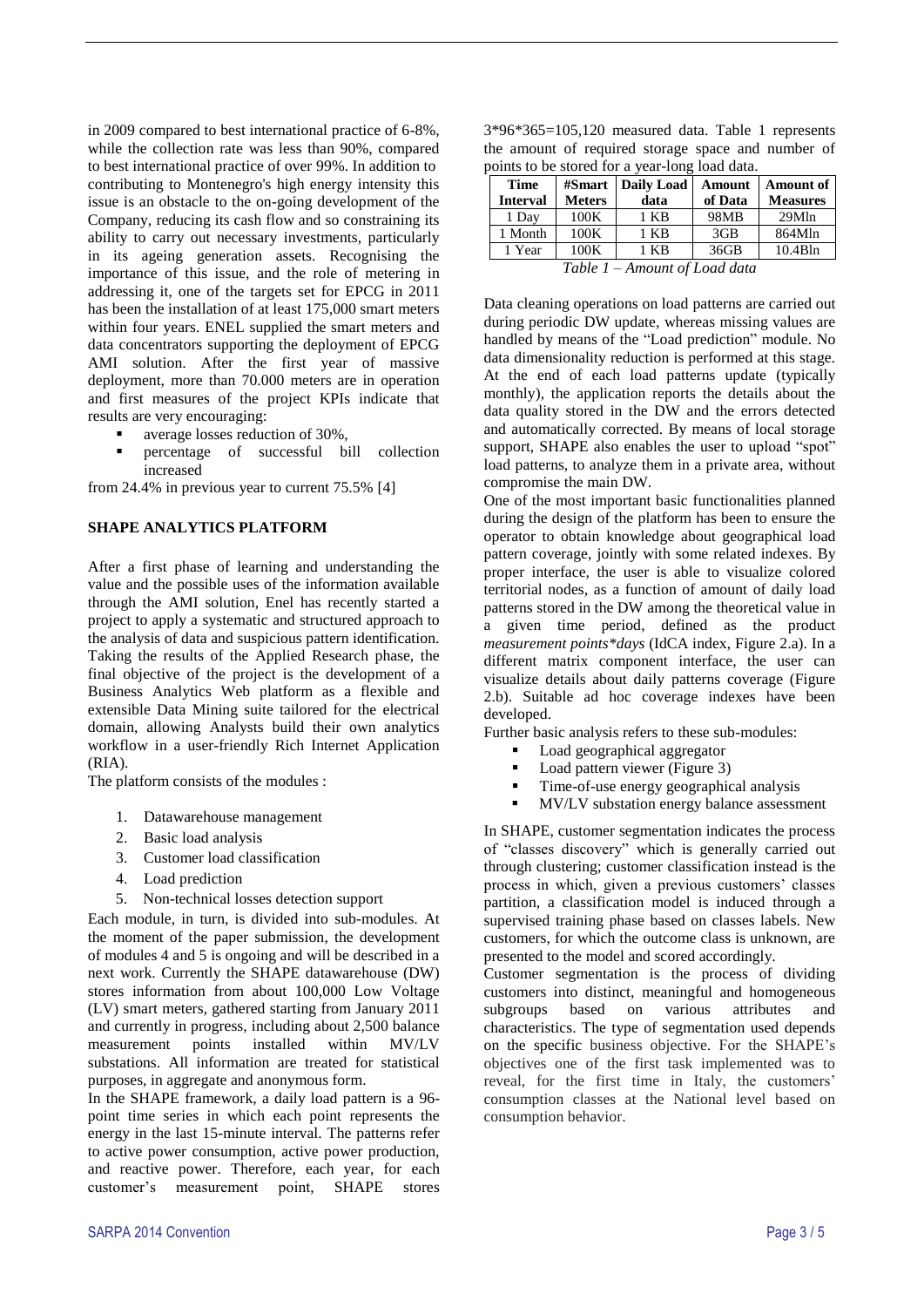



*b) daily coverage Figure 2 - Load pattern coverage near Milan in a given time period (a) and details per day (b)*



*Figure 3 – Load pattern viewer*

The Enel's Italian LV customer base was sampled taking into account the characteristic variable *annual energy*. Through a pre-sampling test we had established that the *annual energy* was quite heterogeneous. The consumption points (customers) have been grouped in *H* = 10 macro-categories (strata) according to their commercial categories, as follows:

- 1. Residential Households
- 2. Transport
- 3. Agriculture
- 4. Industry
- 5. Commercial
- 6. Public Lighting
- 7. General Building Services
- 8. Heat Pumps
- 9. Non-Residential Households
- 10. Generation (Producer/Prosumer)

Customer Segmentation and Classification is a task repeatable by means of the SHAPE Workflow interfaces. Customers can be segmented by choosing active consumption, active production or reactive energy. Enel currently knows the topology and the electrical characteristics of the low voltage network branches, nodes and transformers. The information are stored in a GIS system. Combining and integrating these information with the customers load profile, SHAPE is able to estimate the total technical losses load profile considering the low voltage network under each MV/LV substation, with a 15 minutes granularity. The module is currently under testing and the results in terms of saving will be available in 2015.

Machine Learning and clustering techniques algorithms are implemented in SHAPE in order to analyze the suspicious patterns to identify the sources of non technical losses

The concept is based on feeding the machine learning algorithm (based both on neural networks and classification tree) with load profile of customers found guilty of energy stealing. Another approach in SHAPE deals with identification of outliers, consisting in several tailored indicators implemented starting from load patterns clustering. Further results will be available in 2015.

## **CONCLUSIONS**

Since the AMI solution implementation, Enel has been working on the use of business analytics to support operations and improve the network performance. Notwithstanding the good performance level already achieved, the research and development activities continue to work on the data analysis.

The results delivered by the SHAPE project are of strategic importance, as they will provide decision support to current business processes and identification of new ones. The knowledge of the typical patterns of the aggregated energy consumption/production brings new understanding, directly available in SHAPE, on how the loads should be estimated in network applications. The economic benefit of understanding and predict customer loads will decrease investment costs by better matching long-term planning needs, will assist technical losses evaluation and allow better estimation of the economic losses resulting from service interruptions. The Non-technical losses module will support the verification of energy frauds and metering anomalies..

#### **REFERENCES**

[1] Y. Simmhan, S. Aman, A. Kumbhare, R. Liu, S. Stevens, Q, Zhou, and V. Prasanna, Cloud-Based Software Platform for